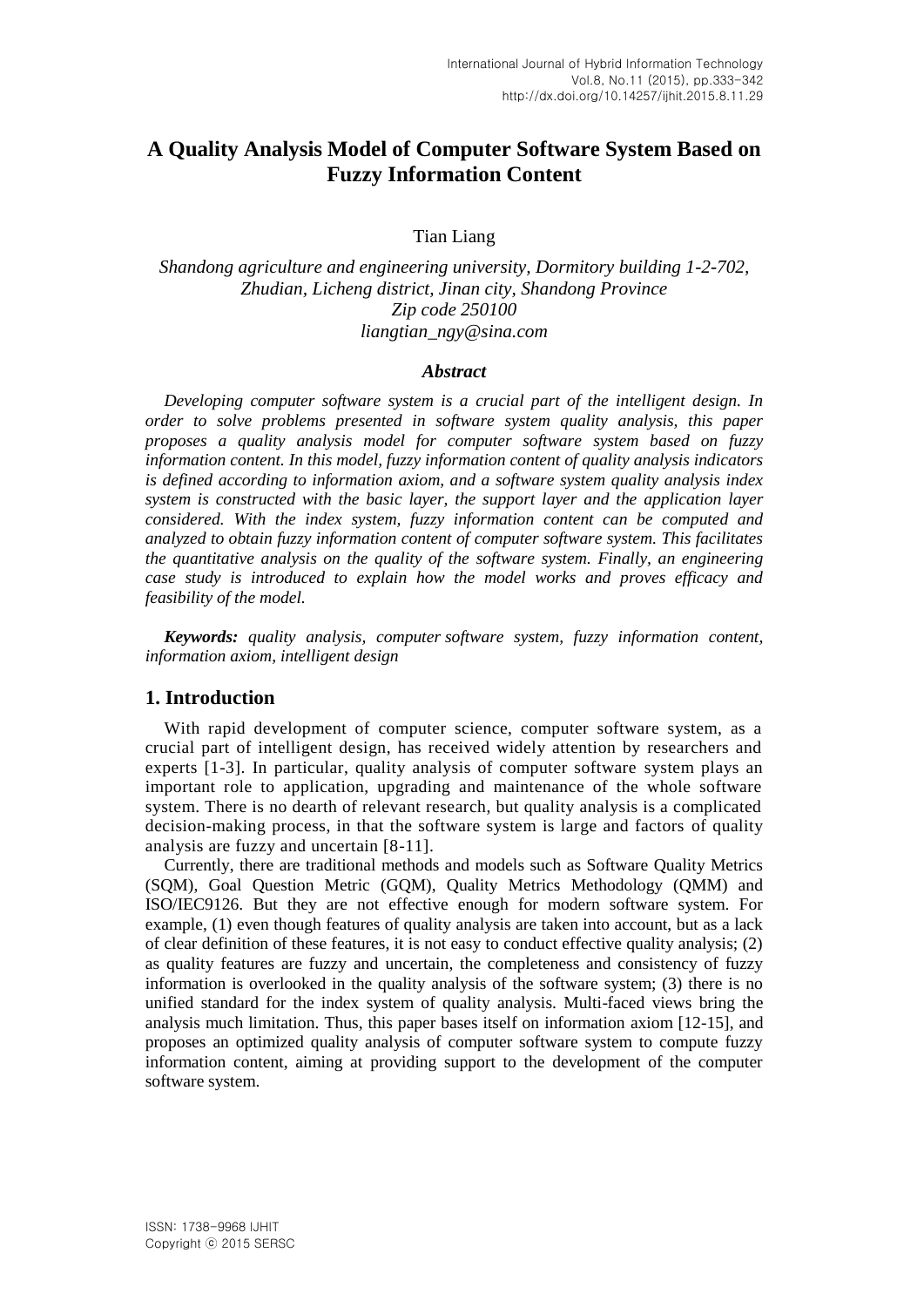## **2. Fuzzy Information Content of Quality Analysis Indicators According to Information Axiom**

Information axiom is one of the two important axioms proposed by Professor. Suh from MIT. The core idea is that under the condition of independent axiom, the system that contains the least information content is the best one. Independent axiom is widely applied to decision-making and evaluation of complicated system. The information content  $I$  is measured by the possibility  $P$  of realizing the design features. There is:

$$
I = -\log_2(P) \tag{1}
$$

Under normal condition, the possibility  $P$  of realizing the design features is decided by the range of system design  $A_s$  and the range of public design  $A_c$ . So the information content  $I$  of the system is:

$$
I = -\log_2(P) = -\log_2\left(\frac{A_s}{A_c}\right)
$$
  
\n
$$
I = -\log_2(P) = -\log_2\left(\int_{x_{min}}^{x_{max}} \rho(x) dx\right)
$$
\n(3)

 (3) However, in real situation, it is not easy to obtain possibility *P* . So, this paper proposes an optimized model to compute fuzzy information content according to different categories of design features.

(1) If the fuzzy membership obtained by the design features  $\mathscr{P}$ , the corresponding fuzzy information content is:

$$
I = \log_2 e^{1-\varphi} \tag{4}
$$

(2) If the design feature is of maximum-type, and its corresponding fuzzy value of quantity  $v = \left[ v(\varphi_{x1}), v(\varphi_{x2}) \right]$ , the corresponding fuzzy information content is:

$$
I = \log_2 e^{-\frac{1-\frac{1}{2}\left(\frac{v(\varphi_{x1})+v(\varphi_{x2})}{v_{opt}}\right)}} = \log_2 e^{-\frac{1-\frac{1}{2}\left(\frac{v(\varphi_{x1})+v(\varphi_{x2})}{max(v(\varphi_{x2}))}\right)}}{1-\frac{1}{2}\left(\frac{v(\varphi_{x1})+v(\varphi_{x2})}{max(v(\varphi_{x2}))}\right)}
$$
(5)

Where  $v_{opt}$  is the optimal value of quantity of the design feature.

(3) If the design feature is of minimum-type, and its corresponding fuzzy value

of quantity 
$$
v = [v(\varphi_{x1}), v(\varphi_{x2})]
$$
, the corresponding fuzzy information content is:  
\n
$$
I = \log_2 e^{-\frac{1}{2} \left( \frac{v_{opt}}{v(\varphi_{x1})} + \frac{v_{opt}}{v(\varphi_{x2})} \right)} = \log_2 e^{-\frac{1}{2} \left( \frac{min(v(\varphi_{x1}))}{v(\varphi_{x1})} + \frac{min(v(\varphi_{x1}))}{v(\varphi_{x2})} \right)}
$$
\n(6)

(4) If the design feature is of middle-type, and its corresponding fuzzy value of quantity  $v = \left[ v \left( \varphi_{x1} \right), v \left( \varphi_{x2} \right) \right]$ , the corresponding fuzzy information content is:  $(\varphi_{r1})$  $(\varphi_{12})$ 1  $1 - \frac{1}{2}$  $\log_{2}$  $\mathbf{v}_{mid}$   $\mathbf{v}_{mid}$ *mid*  $v(\varphi_A)$  $v(\varphi_{x1}) - v$  $I = \log_2 e^{-\frac{1}{2} \left( \frac{v_{mid}}{v_{mid}} + v_{mid} \right)}$ φ φ =  $\log_{2} e^{-\frac{1}{2} \left( \frac{v(\varphi_{x_1})}{v_{mid}} + \frac{v_{mid}}{v(\varphi_{x_2})} \right)}$ (7)

Where  $v_{mid}$  is the optimal value of quantity of the design feature.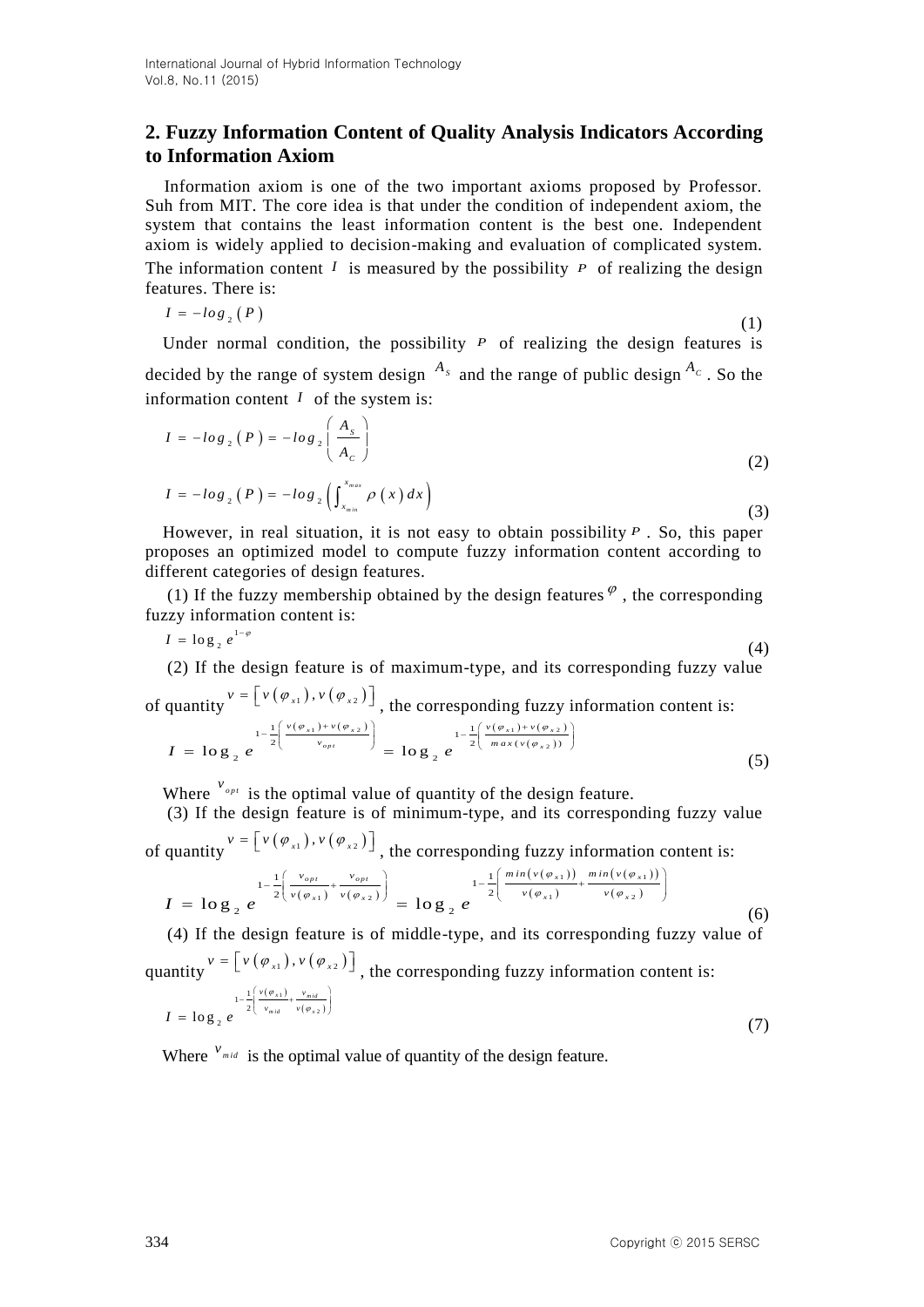## **3. Quality Analysis Model for Computer Software System based on Fuzzy Information Content**

#### **3.1. Quality Analysis Index System**

This paper analyzes the quality of the computer software system from three layers, namely, the application layer, the support layer and the basic layer. Quality analysis indicators in the criterion layer are listed below. See Table 1 Quality analysis index system for computer software system.

| Systematic<br>layer       | Criterion<br>layer | Indicator layer          |  |  |
|---------------------------|--------------------|--------------------------|--|--|
|                           |                    | Software operability     |  |  |
|                           | Application        | Software reliability     |  |  |
|                           |                    | Software access          |  |  |
|                           |                    | normativity              |  |  |
|                           |                    | Software execution       |  |  |
|                           |                    | efficiency               |  |  |
|                           |                    | Development cost of      |  |  |
| Quality<br>analysis       |                    | software                 |  |  |
|                           |                    | Development cycle of     |  |  |
|                           |                    | software                 |  |  |
| system for                |                    | Software accuracy        |  |  |
| the<br>software<br>system | Support<br>layer   | Software maintainability |  |  |
|                           |                    | Software testability     |  |  |
|                           |                    | Software configurability |  |  |
|                           |                    | Software portability     |  |  |
|                           |                    | Software maturity        |  |  |
|                           |                    | Software extensibility   |  |  |
|                           | Basic layer        | System functionality     |  |  |
|                           |                    | System compatibility     |  |  |
|                           |                    | System robustness        |  |  |
|                           |                    | Platform exchangeability |  |  |
|                           |                    | System safety            |  |  |

**Table 1. Quality Analysis Index System for Computer Software System**

### **3.2. Fuzzy Information Content of Quality Analysis Indicators in the Criterion Layer for the Software System**

Fuzzy information content model is constructed. The systematic layer, the criterion layer and the indicator layer are analyzed to get information content.

**3.2.1. Fuzzy Information Content of Indicators in the Application Layer:** Operability of the software system can be measured by convenience and practicability. Access normativity refers to standardization and normativity of the software access, both of which are fuzzy description and need to be transformed to fuzzy value of quantity in [0, 1].

Fuzzy information content of operability  $I_{op}$  and access normativity  $I_{int}$  are:

$$
I_{_{ope}} = \log_2 e^{-\frac{1 - \frac{1}{2} \left( v_{_{ope}}^a + v_{_{ope}}^b \right)}} \tag{8}
$$

$$
I_{int} = \log_2 e^{\frac{1 - \frac{1}{2} \left( v_{int}^a + v_{int}^b \right)}{2}}
$$
 (9)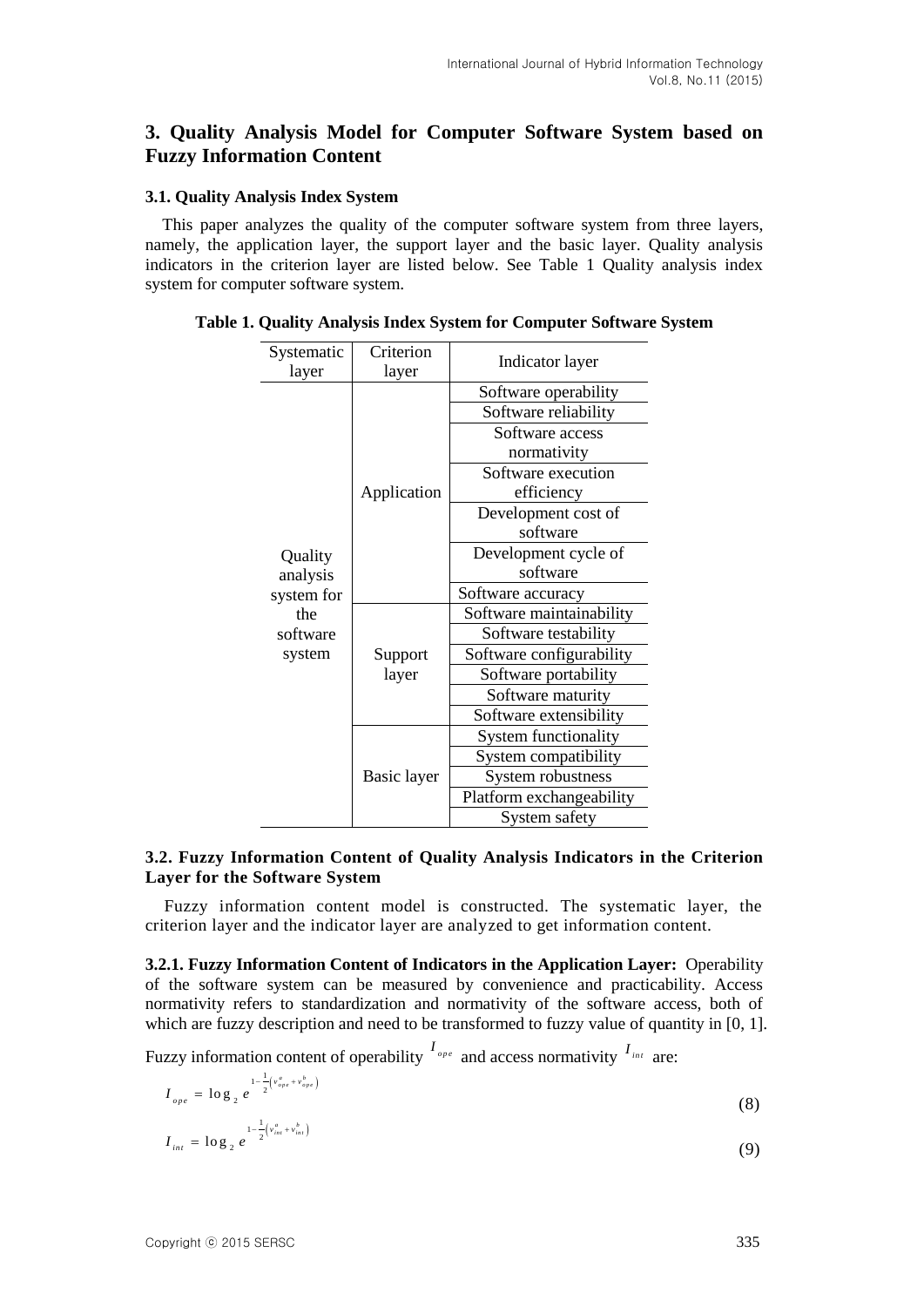Reliability, execution efficiency and accuracy can be measured by whether the software system is reliable, in high efficiency and functions accurately. If the fuzzy memberships are  $^{\varphi_{rel}}$ ,  $^{\varphi_{eff}}$  and  $^{\varphi_{acc}}$  respectively, the fuzzy information content of reliability  $I_{rel}$ , execution efficiency  $I_{eff}$  and accuracy  $I_{acc}$  are: 1

$$
I_{rel} = \log_2 e^{1 - \varphi_{rel}} \tag{11}
$$

$$
I_{\text{eff}} = \log_2 e^{1 - \varphi_{\text{eff}}} \tag{12}
$$

$$
I_{acc} = \log_2 e^{1 - \varphi_{acc}} \tag{13}
$$

 Software development cost and development cycle are minimum-type indicators. Suppose their value of quantity is  $v_{\text{cos}} = \begin{bmatrix} v_{\text{cos}}^a, v_{\text{cos}}^b \end{bmatrix}$  and  $v_{\text{cyc}} = \begin{bmatrix} v_{\text{cyc}}^a, v_{\text{c}}^b \end{bmatrix}$  $v_{cyc} = \left[ v_{cyc}^a, v_{cyc}^b \right]$ *I I*

respectively, then the fuzzy information content 
$$
I_{\text{cos}}
$$
 and  $I_{\text{cyc}}$  are:

$$
I_{\cos} = \log_2 e
$$
  
\n
$$
I_{\cos} = \log_2 e
$$
  
\n
$$
I_{\cos} = \log_2 e
$$
  
\n
$$
I_{\cos} = \log_2 e
$$
  
\n
$$
I_{\cos} = \log_2 e
$$
  
\n
$$
I_{\cos} = \log_2 e
$$
  
\n
$$
I_{\cos} = \log_2 e
$$
  
\n
$$
I_{\cos} = \log_2 e
$$
  
\n
$$
I_{\cos} = \log_2 e
$$
  
\n
$$
I_{\cos} = \log_2 e
$$
  
\n(15)

**3.2.2 Fuzzy Information Content of Indicators in the Support Layer:** Software maintainability and testability can be analyzed from the view of maintenance and repair. Software configurability and portability can be analyzed from the view of design reuse. Software maturity and extensibility can be analyzed from the view of design service and system upgrading. Indicators in this layer are all of maximumtype and qualitative fuzzy description. Thus, we need to transform the indicators to fuzzy value of quantity in [0, 1]. Suppose the fuzzy value of quantity for software maintainability, testability, configurability, portability, maturity and extensibility are  $v_{\text{mai}} = \begin{bmatrix} v_{\text{mai}}^a, v_{\text{mai}}^b \end{bmatrix}$ ,  $v_{\text{tes}} = \begin{bmatrix} v_{\text{tes}}^a, v_{\text{tot}}^b \end{bmatrix}$  $v_{tes} = \begin{bmatrix} v_{tes}^a, v_{tes}^b \end{bmatrix}$ ,  $v_{rec} = \begin{bmatrix} v_{rec}^a, v_r^b \end{bmatrix}$  $v_{rec} = \begin{bmatrix} v_{rec}^a, v_{rec}^b \end{bmatrix}$ ,  $v_{por} = \begin{bmatrix} v_{por}^a, v_{po}^b \end{bmatrix}$  $v_{\text{por}} = \left[ v_{\text{por}}^a, v_{\text{por}}^b \right] ,$  $\frac{a}{\sqrt{p}}$ ,  $v_p^b$  $v_{mat} = \begin{bmatrix} v_{mat}^a, v_{mat}^b \end{bmatrix}$  and  $v_{sca} = \begin{bmatrix} v_{sca}^a, v_s^b \end{bmatrix}$  $v_{sca} = \begin{bmatrix} v_{sca}^a, v_{sca}^b \end{bmatrix}$  respectively, the corresponding fuzzy information content are  $I_{max}$ ,  $I_{res}$ ,  $I_{rec}$ ,  $I_{por}$ ,  $I_{max}$  and  $I_{sec}$ :

$$
\begin{cases}\nI_{mai} = \log_2 e^{-\frac{1}{2} \left( v_{mai}^a + v_{mai}^b \right)} \\
I_{tes} = \log_2 e^{-\frac{1}{2} \left( v_{res}^a + v_{res}^b \right)} \\
I_{rec} = \log_2 e^{-\frac{1}{2} \left( v_{rec}^a + v_{res}^b \right)} \\
I_{por} = \log_2 e^{-\frac{1}{2} \left( v_{por}^a + v_{por}^b \right)} \\
I_{par} = \log_2 e^{-\frac{1}{2} \left( v_{par}^a + v_{par}^b \right)} \\
I_{mar} = \log_2 e^{-\frac{1}{2} \left( v_{mar}^a + v_{mar}^b \right)} \\
I_{sea} = \log_2 e^{-\frac{1}{2} \left( v_{sea}^a + v_{sea}^b \right)} \\
I_{sea} = \log_2 e^{-\frac{1}{2} \left( v_{sea}^a + v_{sea}^b \right)}\n\end{cases}
$$
\n(16)

**3.2.3 Fuzzy Information Content in the Basic Layer:** System functionality and compatibility reflect whether the modules of the software are set up reasonably and whether the software system is compatible. Usually, customers' requirements are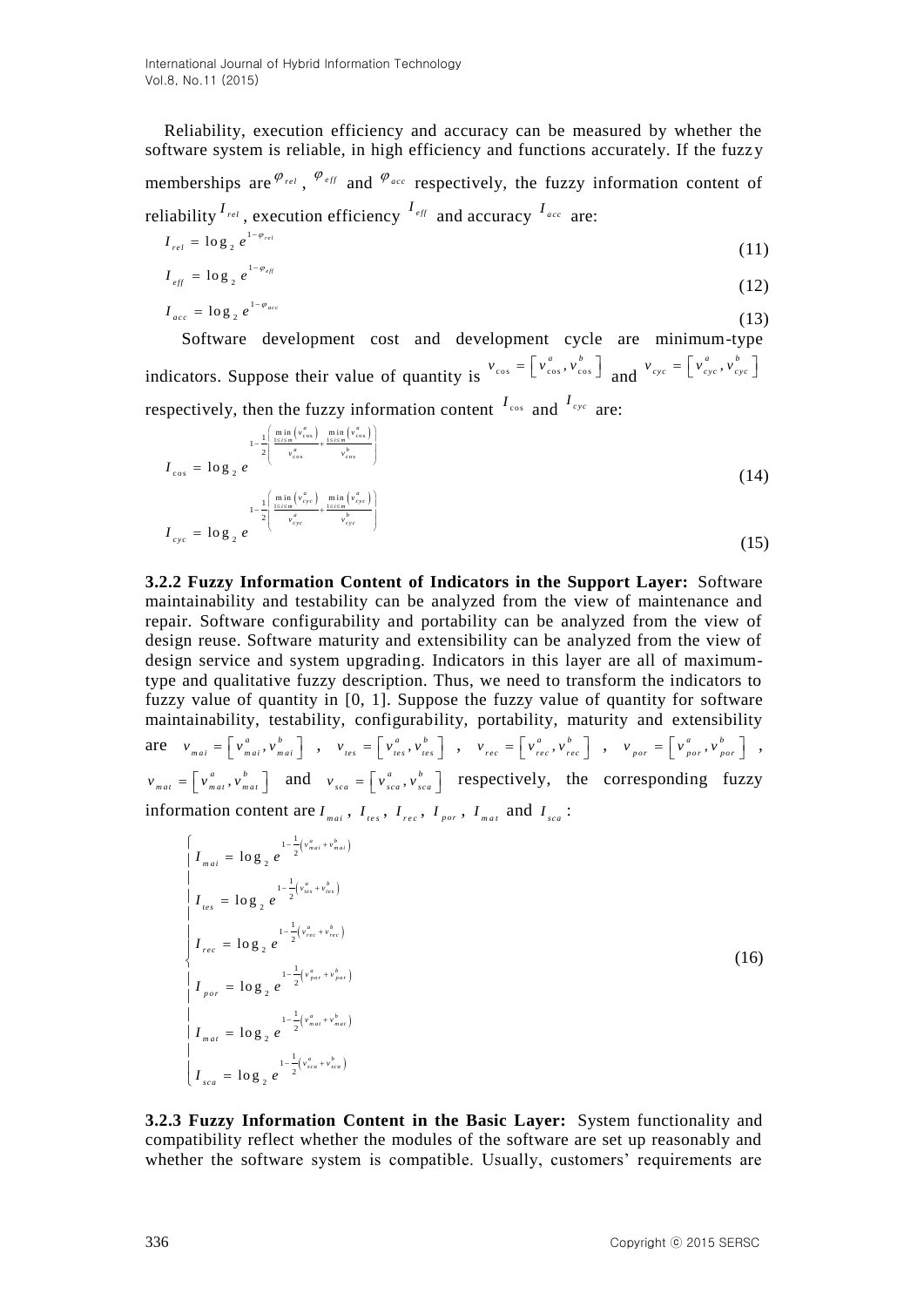standards for judgment. This paper turns fuzzy judgment to fuzzy value of quantity in [0, 1]. Suppose the value of quantity of functionality and compatibility are  $v_{\text{fun}} = \begin{bmatrix} v_{\text{fun}}^a, v_{\text{fun}}^b \end{bmatrix}$  and  $v_{\text{com}} = \begin{bmatrix} v_{\text{com}}^a, v_{\text{com}}^b \end{bmatrix}$  $v_{com} = \begin{bmatrix} v_{com}^a, v_{com}^b \end{bmatrix}$ , the corresponding fuzzy information content are  $I_{\text{fun}}$  and  $I_{\text{com}}$ :

$$
I_{\text{fun}} = \log_2 e^{-\frac{1 - \frac{1}{2} \left( v_{\text{fun}}^a + v_{\text{fun}}^b \right)}} \tag{17}
$$

$$
I_{com} = \log_2 e^{\frac{1-\frac{1}{2}\left(v_{com}^a + v_{com}^b\right)}{2}} \tag{18}
$$

System robustness reflects the stability of the system. Small disturbance quantity of parameters under certain conditions reflects whether the system can maintain its function. System robustness is a maximum-type indicator. Suppose the value of quantity  $\mathbf{a} \times \mathbf{b} = \begin{bmatrix} v_{rob}^a, v_{rob}^b \end{bmatrix}$ , its fuzzy information content is  $I_{rob}$ :

$$
I_{rob} = \log_2 e^{-\frac{1}{2} \left( \frac{v_{rob}^a + v_{rob}^b}{max(v_{rob}^b)} \right)}
$$
(19)

Platform exchangeability and system safety are measured by exchangeable grade and safety grade. Suppose their value of quantity are  $v_{a}$  and  $v_{saf}$ , the fuzzy information content are  $I_{alt}$  and  $I_{safe}$ :

$$
I_{alt} = \log_2 e^{-\frac{v_{alt}^b}{\max(v_{alt}^b) \over \max(v_{alt}^b)}}
$$
(20)  

$$
I_{saf} = \log_2 e^{-\frac{v_{saf}^b}{\max(v_{saf}^b) \over \max(v_{saf}^b)}}
$$
(21)

#### **3.3. Comprehensive Information Content and the Realization of the Algorithm**

Suppose there are  $M$  design schemes, we can get the information content matrices for different layers, namely,  $A_{app}$ ,  $A_{sup}$  and  $A_{bas}$  based on abovementioned analysis. There are:

$$
A_{app} = \begin{bmatrix} I_{app}^{11} & I_{app}^{12} & L & I_{app}^{1N} \\ I_{app}^{21} & I_{app}^{22} & L & I_{app}^{2N} \\ M & M & L & M \\ I_{app}^{M1} & I_{app}^{M2} & L & I_{app}^{MN} \end{bmatrix}
$$
(23)  

$$
I_{app}^{M1} & I_{app}^{M2} & L & I_{app}^{MN} \\ I_{app}^{11} & I_{app}^{12} & L & I_{app}^{1N} \\ I_{sup}^{11} & I_{sup}^{12} & L & I_{sup}^{1N} \\ I_{sup}^{21} & I_{sup}^{22} & L & I_{sup}^{2N} \end{bmatrix}
$$
(24)

$$
= \begin{bmatrix} I_{sup}^{21} & I_{sup}^{22} & L & I_{sup}^{2N} \\ M & M & L & M \\ I_{sup}^{M1} & I_{sup}^{M2} & L & I_{sup}^{MN} \end{bmatrix}
$$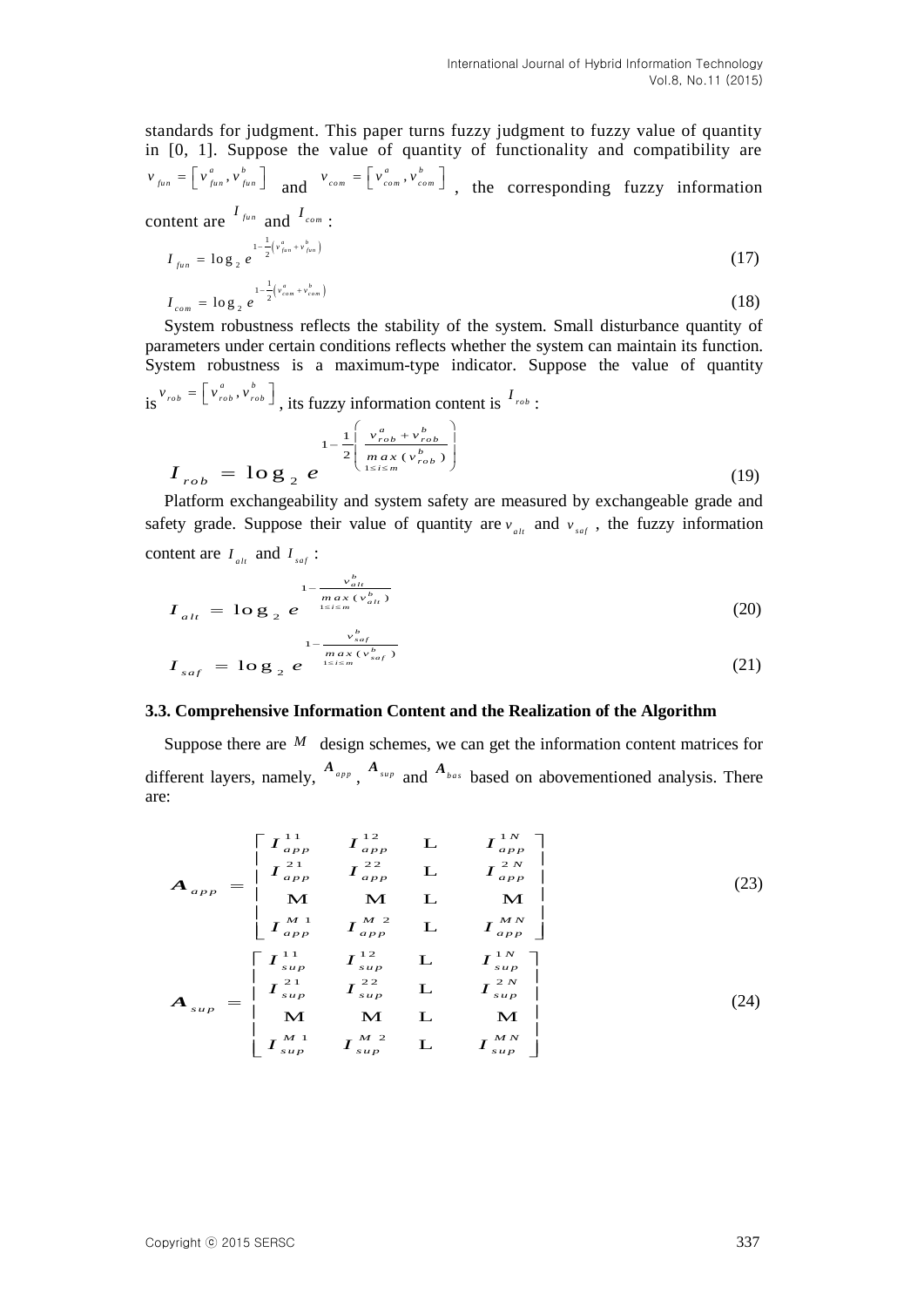International Journal of Hybrid Information Technology Vol.8, No.11 (2015)

$$
A_{\text{bas}} = \begin{bmatrix} I_{\text{bas}}^{11} & I_{\text{bas}}^{12} & L & I_{\text{bas}}^{1N} \\ I_{\text{bas}}^{21} & I_{\text{bas}}^{22} & L & I_{\text{bas}}^{2N} \\ M & M & L & M \\ I_{\text{bas}}^{M1} & I_{\text{bas}}^{M2} & L & I_{\text{bas}}^{MN} \end{bmatrix} \tag{25}
$$

The weight sequence of quality analysis indicators is  $W = (w_1, w_2, L, w_1, w_2)$ . So, information sequence of M design schemes of indicators in different layers are  $I_{app}$ ,  $I_{sup}$ and  $I_{\scriptscriptstyle{bas}}$  . There are:

$$
\begin{cases}\n\boldsymbol{I}_{app} = \boldsymbol{W}_{app}^T * \boldsymbol{A}_{app} \\
\boldsymbol{I}_{sup} = \boldsymbol{W}_{sup}^T * \boldsymbol{A}_{sup} \\
\boldsymbol{I}_{bas} = \boldsymbol{W}_{bas}^T * \boldsymbol{A}_{bas}\n\end{cases}
$$
\n(26)

The information content matrix  $I_{\text{cri}}$  of indicators in the criterion layer is:

$$
\boldsymbol{I}_{cri} = \begin{bmatrix} I_{app}^{11} & I_{sup}^{12} & I_{bas}^{13} \\ I_{app}^{21} & I_{sup}^{22} & I_{bas}^{23} \\ I_{app} & I_{sup}^{M1} & I_{bas}^{M2} \end{bmatrix} \tag{27}
$$

In the same way, we can get the weight sequence corresponding to different criteria

layers. So the fuzzy information content sequence 
$$
I_{sys}
$$
 of  $M$  design schemes is:\n
$$
I_{sys} = W_{cri}^T * I_{cri} = \left(I_{srs}^1, I_{srs}^2, L_{srs}^M\right)
$$
\n(28)

According to the information axiom, the optimal system  $\ell$  has the minimum information content. There is:

$$
I_{\text{sys}}^i = \min\left(I_{\text{sys}}^1, I_{\text{sys}}^2, L_{\text{sys}}^M\right) \tag{29}
$$

### **4. Empirical Studies**

Bidding schemes for software integration system of warehouse logistics of an electronic device company are studied in order to prove the efficacy of the quality analysis model for computer software system. These bidding schemes are subject to analysis and evaluation. We have consulted with designers of the software system from candidate software technology companies, experts in the IT industry and technicians in relevant research institutions. Production requirement of the company is also taken into account. Data of bidding schemes are shown in Table 2.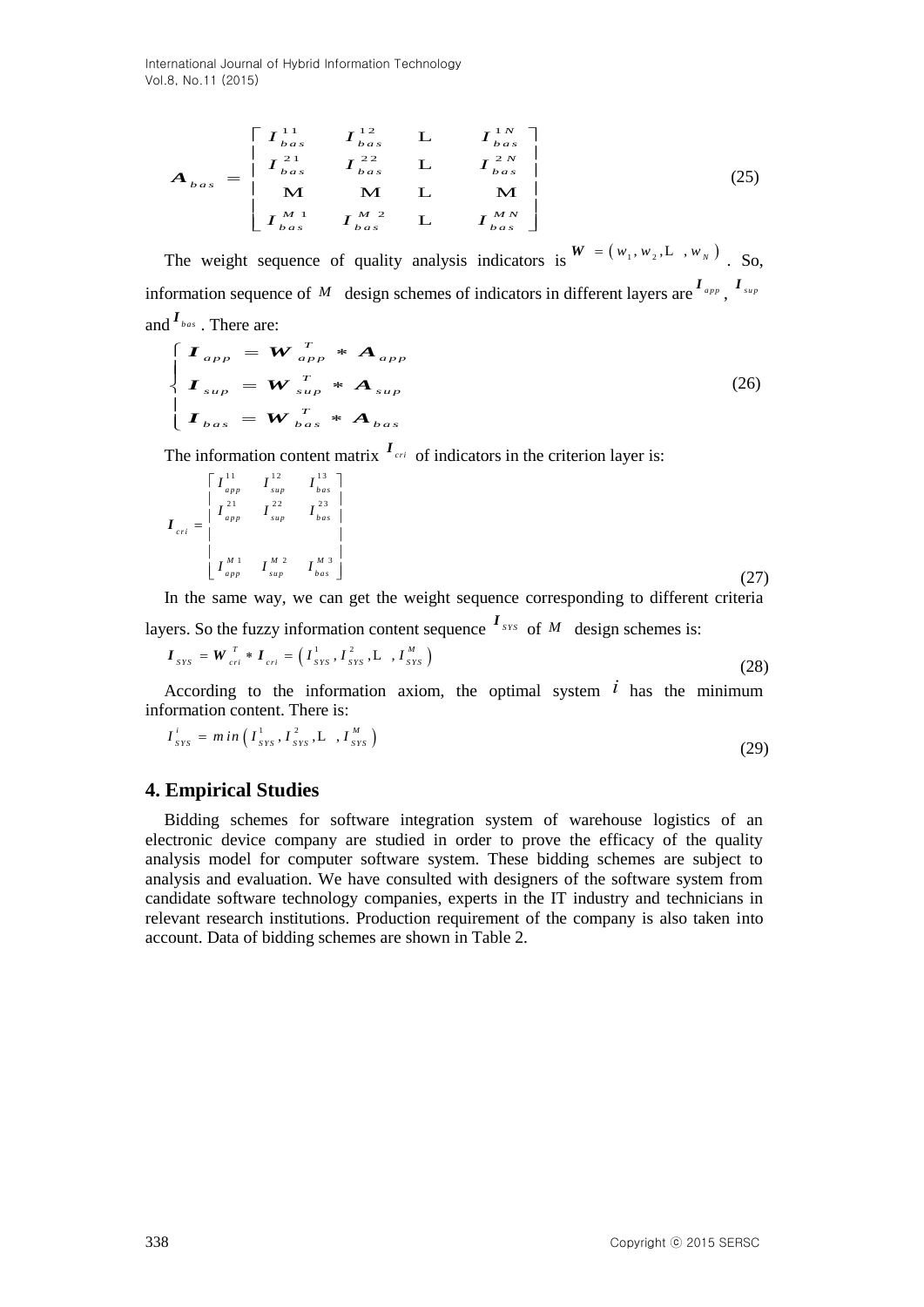| System layer                                                | Criterion        | Weight |                                     | Weight | Initial value |               |               |
|-------------------------------------------------------------|------------------|--------|-------------------------------------|--------|---------------|---------------|---------------|
|                                                             | layer            |        | Indicator layer                     |        | System A      | System B      | System C      |
| Quality<br>analysis<br>system for the<br>software<br>system | Application      | 0.30   | Software<br>operability             | 0.10   | 0.93-0.97     | 0.83-0.87     | $0.85 - 0.95$ |
|                                                             |                  |        | Software<br>reliability             | 0.20   | 0.93          | 0.90          | 0.90          |
|                                                             |                  |        | Software access<br>normativity      | 0.15   | $0.91 - 0.95$ | 0.88-0.94     | $0.91 - 0.95$ |
|                                                             |                  |        | Software<br>execution<br>efficiency | 0.15   | 0.90          | 0.93          | 0.95          |
|                                                             |                  |        | Development cost<br>of software     | 0.10   | 75-85         | 105-115       | 120-130       |
|                                                             |                  |        | Development<br>cycle of software    | 0.10   | 6.50          | 8.76          | 4.50          |
|                                                             |                  |        | Software<br>accuracy                | 0.20   | 1.00          | 1.00          | 0.95          |
|                                                             | Support<br>layer | 0.40   | Software<br>maintainability         | 0.25   | $0.91 - 0.95$ | $0.90 - 0.94$ | $0.85 - 0.95$ |
|                                                             |                  |        | Software<br>testability             | 0.15   | $0.85 - 0.95$ | $0.85 - 0.95$ | 0.93-0.97     |
|                                                             |                  |        | Software<br>configurability         | 0.15   | $0.91 - 0.95$ | $0.85 - 0.95$ | 0.93-0.97     |
|                                                             |                  |        | Software<br>portability             | 0.10   | 0.93-0.97     | $0.80 - 0.90$ | $0.80 - 0.90$ |
|                                                             |                  |        | Software maturity                   | 0.25   | $0.85 - 0.95$ | 0.93-0.97     | $0.80 - 0.90$ |
|                                                             |                  |        | Software<br>extensibility           | 0.10   | 0.93-0.97     | $0.80 - 0.90$ | $0.80 - 0.90$ |
|                                                             | Basic layer      | 0.30   | System<br>functionality             | 0.25   | 0.93-0.97     | $0.80 - 0.90$ | $0.85 - 0.95$ |
|                                                             |                  |        | System<br>compatibility             | 0.15   | $0.85 - 0.95$ | $0.80 - 0.90$ | $0.91 - 0.95$ |
|                                                             |                  |        | System<br>robustness                | 0.20   | 0.83-0.87     | 0.83-0.87     | $0.91 - 0.95$ |
|                                                             |                  |        | Platform<br>exchangeability         | 0.15   | 0.90          | 0.90          | 0.85          |
|                                                             |                  |        | System safety                       | 0.25   | 0.95          | 0.95          | 0.90          |

**Table 2. Initial Data of Quality Analysis of the Software System**

Information content of quality analysis indicators for different systems are computed based on the information content model, as is shown in Table 3.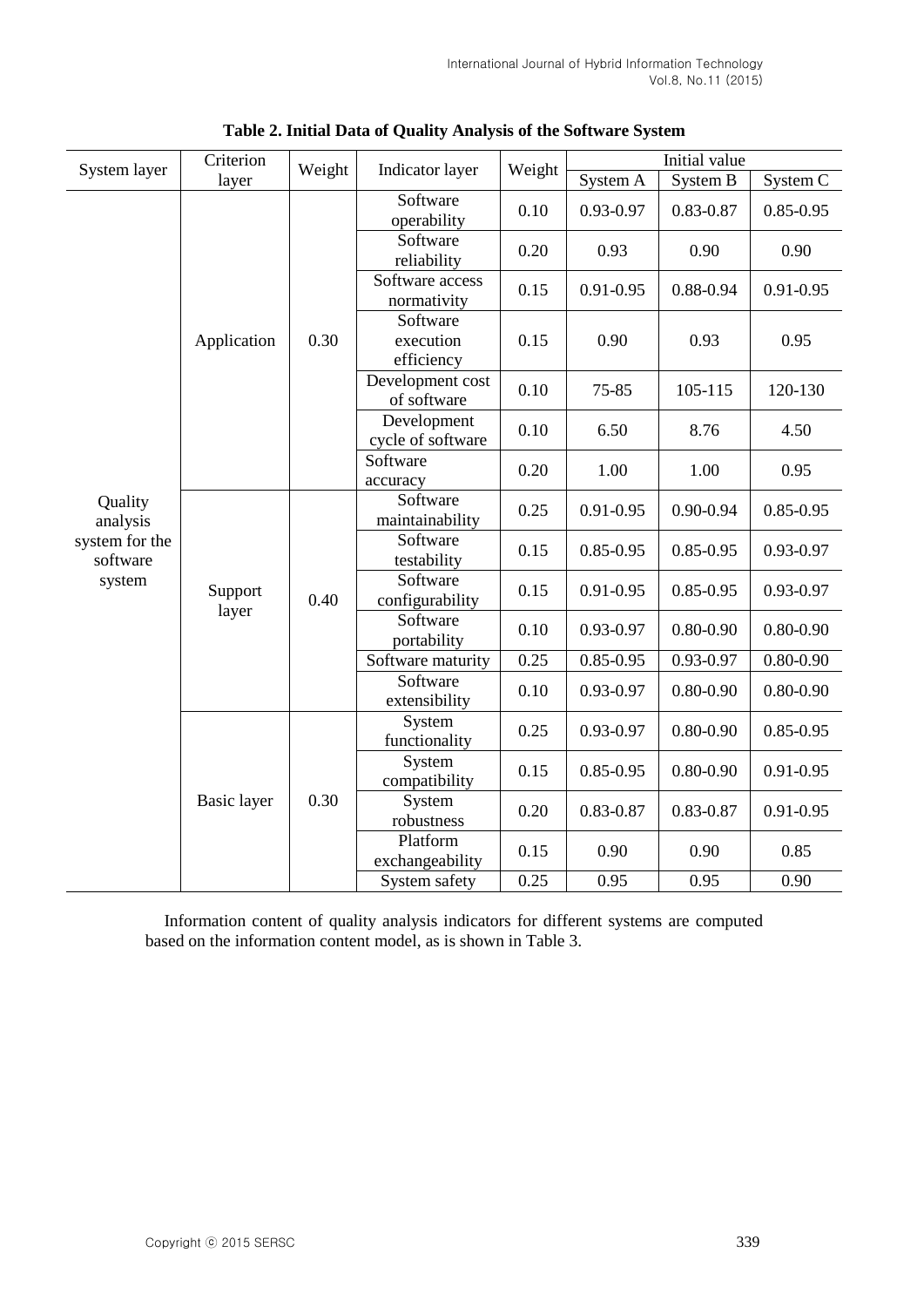|                                      | Criterion             |                                     | Information content |                  |                        |  |
|--------------------------------------|-----------------------|-------------------------------------|---------------------|------------------|------------------------|--|
| System<br>layer                      | layer                 | Indicator layer                     | System<br>A         | System<br>B      | System<br>$\mathsf{C}$ |  |
|                                      | Applicati<br>on       | Software<br>operability             | 0.072               | 0.216            | 0.144                  |  |
|                                      |                       | Software<br>reliability             | 0.101               | 0.144            | 0.144                  |  |
|                                      |                       | Software<br>access<br>normativity   | 0.101               | 0.216            | 0.101                  |  |
|                                      |                       | Software<br>execution<br>efficiency | 0.144               | 0.101            | 0.072                  |  |
|                                      |                       | Development<br>cost of software     | $\boldsymbol{0}$    | 0.394            | 0.519                  |  |
|                                      |                       | Development<br>cycle of software    | 0.375               | 0.701            | $\boldsymbol{0}$       |  |
|                                      |                       | Software<br>accuracy                | $\boldsymbol{0}$    | $\boldsymbol{0}$ | 0.072                  |  |
| Quality<br>analysis                  | Support<br>layer      | Software<br>maintainability         | 0.101               | 0.115            | 0.144                  |  |
| system for the<br>software<br>system |                       | Software<br>testability             | 0.144               | 0.144            | 0.072                  |  |
|                                      |                       | Software<br>configurability         | 0.101               | 0.144            | 0.072                  |  |
|                                      |                       | Software<br>portability             | 0.072               | 0.216            | 0.216                  |  |
|                                      |                       | Software<br>maturity                | 0.144               | 0.072            | 0.216                  |  |
|                                      |                       | Software<br>extensibility           | 0.072               | 0.216            | 0.216                  |  |
|                                      | <b>Basic</b><br>layer | System<br>functionality             | 0.072               | 0.216            | 0.144                  |  |
|                                      |                       | System<br>compatibility             | 0.144               | 0.216            | 0.101                  |  |
|                                      |                       | System<br>robustness                | 0.216               | 0.216            | 0.101                  |  |
|                                      |                       | Platform<br>exchangeability         | 0.144               | 0.144            | 0.216                  |  |
|                                      |                       | System safety                       | 0.072               | 0.072            | 0.144                  |  |

| Table 3. Information Content of Quality Analysis Indicators of the Software System |  |  |
|------------------------------------------------------------------------------------|--|--|
|------------------------------------------------------------------------------------|--|--|

In the same way, we can get the information content in the criterion layer for different systems. Details are shown in Table 4.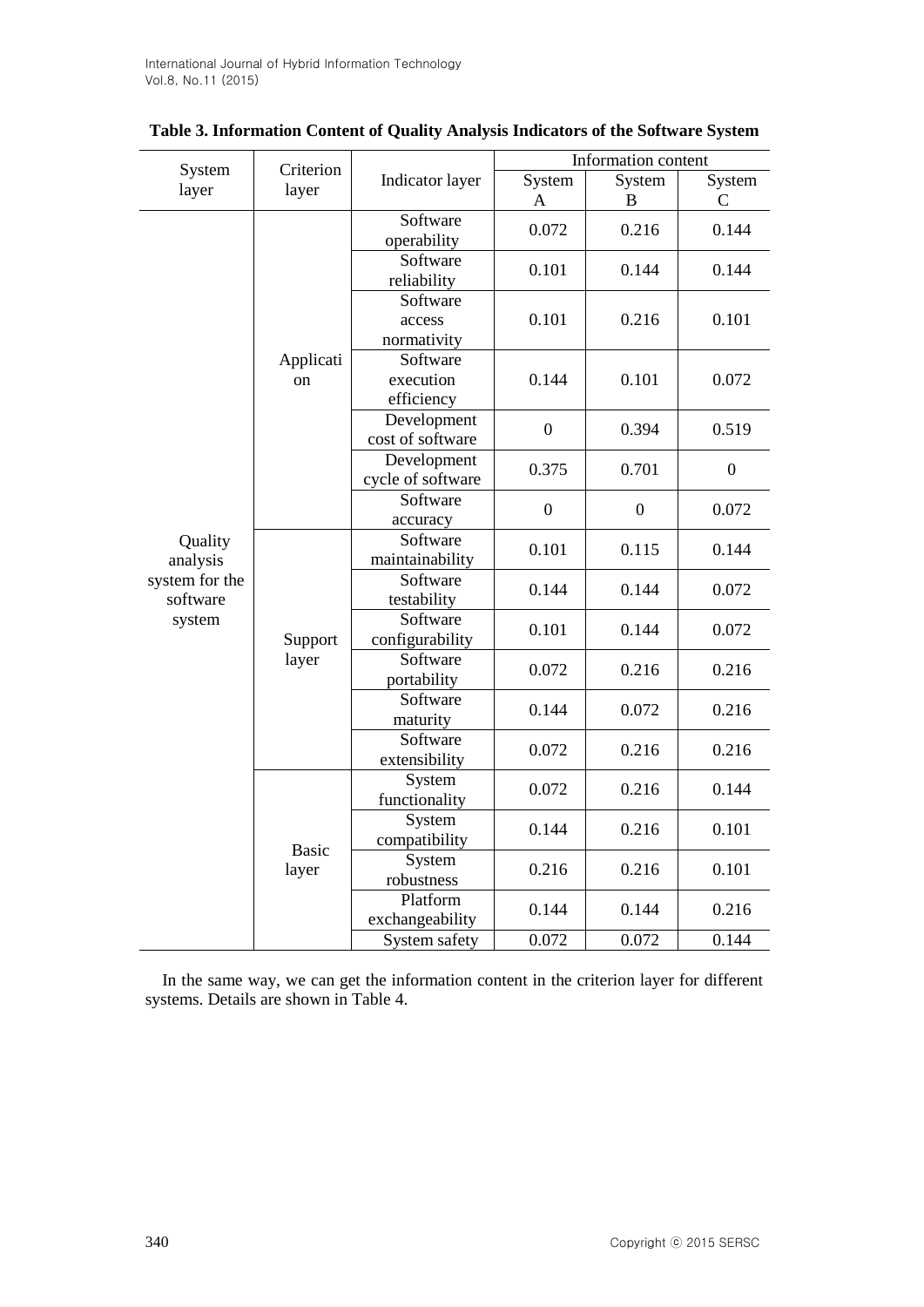| System<br>layer                                             | Criterion<br>layer    | Indicator layer |         |         |  |
|-------------------------------------------------------------|-----------------------|-----------------|---------|---------|--|
|                                                             |                       | System          | System  | System  |  |
|                                                             |                       | A               |         |         |  |
| Quality<br>analysis<br>system for the<br>software<br>system | Applicati<br>on layer | 0.10165         | 0.20745 | 0.13545 |  |
|                                                             | Support<br>layer      | 0.1124          | 0.13315 | 0.1548  |  |
|                                                             | <b>Basic</b><br>layer | 0.1224          | 0.1758  | 0.13975 |  |

**Table 4. Information Content of Indicators in the Criterion Layer**

Thus, we can get the information content for the software system.  $I_{sys}^{A} = 0.1122$ ,  $I_{srs}^B = 0.1682$  and  $I_{srs}^C = 0.1445$  Obviously, software integration system A of warehousing logistics provided by the bidder is the best.

### **5. Conclusion**

This paper studies problems and limitations of the quality analysis in the development of software system and proposes a quality analysis model for computer software system based on fuzzy information content. It is innovative in the following 3 aspects. 1. It constructs an optimized quality analysis index system for computer software system. 2. It draws merits from the information axiom and the fuzzy theory and constructs a fuzzy information content model for computer software system. 3. It takes an engineering case study and proves the efficacy of the model. Compared to traditional analysis, this model is comprehensive, accurate and operable, and easy to achieve on the computer. It is worthy of application. Limitation is that quality analysis indicators can be more detailed and fuzzy information content can be further optimized.

### **References**

- [1] L. Dongfei, "Software process performance evaluation based on AHP and cloud model", Computer Engineering and Design, vol. 34, no. 3, **(2013)**, pp. 893-898.
- [2] R. W. Stoddard and D. R. Goldenson, "Approaches to Process performance modeling", A summary from the SEI series of work-shops on CMMI high maturity measurement and analysis Software Engineering Measurement and Analysis, **(2010)**, pp. 11-87.
- [3] F. Garcia, M. Bertoa, C. Calero, *et al.,* "Towards a consistent terminology for software measurement", Information and Software Technology, vol. 48, no. 8, **(2006)**, pp. 631-644.
- [4] D. Chunye, Z. Bofeng and C. Lizhi, "Domain-Oriented Analysis of Software Quality Features", Journal of Shanghai University (Natural Science Edition), vol. 19, no. 3, **(2013)**, pp. 286-292.
- [5] S. Huihua, "Software quality management model based on process improvement", Computer Engineering and Design, vol. 32, no. 5, **(2011)**, pp. 1725-1729.
- [6] W. Pedrycz and U. Succi, "Genetic granular classifiers in modeling software quality", Journal of Systems and Software, vol. 76, no. 3, **(2005)**, pp. 277-285.
- [7] L. Jinming and Z. Peng, "Comprehensive Evaluation for Software Quality Based On Vague Set", Computer Applications And Software, vol. 26, no. 1, **(2009)**, pp. 281-284.
- [8] C. Yi, Zhaobo and Z. Lifeng, "Research and Realization of Software Quality Fuzzy Comprehensive Evaluation Based on AHP", Computer Measurement & Control, vol. 21, no. 12, **(2013)**, pp. 3306– 3308+3328.
- [9] P. Nick, "J. Software quality prediction using fuzzy integration: a case study", Soft computing, vol. 12, no. 1, **(2008)**, pp. 67-76.
- [10] J. Dong and N. Shi, "Research on fuzzy extension synthesis metrics algorithm for software quality", Journal of Software, vol. 6, no. 11, **(2011)**, pp. 2099-2105.
- [11] Y. Feng, S. Zhaoping, L. Yang and Z. Guofu, "Comprehensive evaluation of software quality based on fuzzy soft sets", Systems Engineering and Electronics, vol. 35, no. 7, **(2013)**, pp. 1460-1466.
- [12] A. M. Gonçalves-Coelho and A. J. F. Mourão, "Axiomatic design as support for decision-making in a design for manufacturing context: A case study", International Journal of Production Economics, vol. 109, no. 1-2, **(2007)**, pp. 81~89.